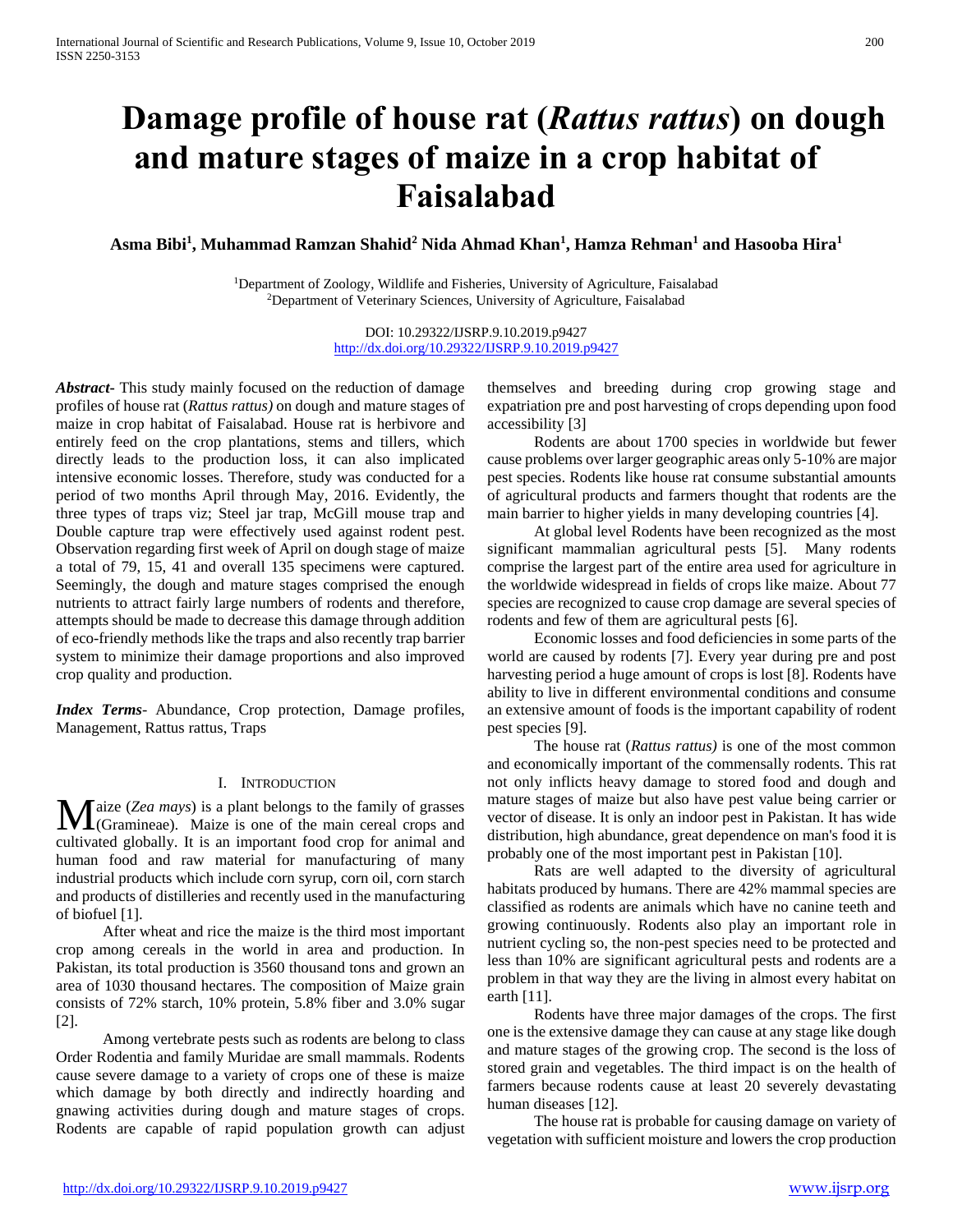among several habitats throughout the world [13]. Diversity of rodents reported among large agriculture also non-cultivated localities bring about large destructions and resulting economic losses [14]. Although the initiation of multiple cropping systems (MCS) has benefitted majority of farmers in South Asian regions but has also resulted in harmful influences' on agriculture like the arrival of large populations of the vertebrate pests like house rat [15].

 The community based trap barrier system (CTBS) designed at inhibiting rodent damages-friendly methods through the contribution of farmers. It has been extensively practiced in Australia, Indonesia, Philippines, Vietnam and major parts of China. A significant feature of the trap barrier system (TBS) is that, the protection of crop occurs in suitable manner and the whole crop is covered by poly-ethylene sheets which hold together with wooden bamboos, at adequate height of about (50 cm) from soil [16].

 The barrier system is armed with the sufficient water channel containing multiple channels for movements of rats. Presence of inlets mostly towards the four corners of crop localities contains four types of traps like single, double and multiple capture and steel jar having rodent attractive baits of grains, vegetables and fruits to successfully entrap house rats. Ecologically-based rodent management is required for Pakistan to achieve progressive agriculture outputs and diminish economic losses cause by the rodent pest species. To accomplish this type of managements prior knowledge of the rodent species present in both indoor and outdoor habitats is mandatory [17].

# II. AIMS AND OBJECTIVE

- To determine the damage profile of house rat
- $\triangleright$  To evaluate the efficiency of traps in term of reduction of house rat

#### III. MATERIALS AND METHODS

 This study comprised the observations ton damage profiles of house rat (*Rattus rattus*) dough and mature stages of maize (*Zea mays*) in an irrigated crop plantation. Evidently, the maize happens to be one of the boisterous crops in the country and one of the cash crop which is responsible for meeting the domestic food requirements.

 For the present study, the observations were extended separately for the dough and mature stages of maize for a period of about two-month April to May, 2016. First four week in the April were concerned with the continuous observation on the dough stage by the damage pattern of house rat. Incorporation of traps namely steel jar traps, McGill mouse trap and double capture trap. All these traps were baited with suitable feeding material and placed within the maize crop during the dough and mature stage. The traps were examined the following morning to detect the house rat specimens. The other capture rodents were not included in the counts. The relative abundance and distribution pattern of the house rat were assessed on the basis of house rat population.Comparision were also made in the terms of the traps by the three types of the traps. Traps success ratio was determined on the basis of remained the high point index for the rodents.

# IV. RESULTS

 Observations recorded for the damage patterns of house rat (*R. rattus*) on the dough stage of maize in a forest plantation in Faisalabad. Observations are represented cumulatively per week. Observations were made in evening.

# **Table 1**: **Observations recorded for the damage patterns of house rat (***R. rattus***) on the dough stage of maize 1st week of April 2016**

| Week days        | Steel jar<br>trap | McGill<br>mouse | Double<br>capture | Overall     |
|------------------|-------------------|-----------------|-------------------|-------------|
|                  |                   | trap            | trap              |             |
| Saturday         | 17                | 1               | 7                 | 25          |
| Sunday           | 11                | 2               | 6                 | 19          |
| Monday           | 7                 | 2               | 8                 | 17          |
| Tuesday          | 12                | 1               | 8                 | 21          |
| Wednesday        | 15                | 4               | 4                 | 23          |
| Thursday         | 10                | 2               | 3                 | 15          |
| Friday           | 7                 | 3               | 5                 | 15          |
| Total<br>Average | 79<br>11.28       | 15<br>2.14      | 41<br>5.85        | 135<br>7.02 |

 Table 1 showed that a total of 135 house rat were captured which is weekly data during dough stage of Maize. Steel jar trap capture more rodent species as compared to McGill mouse trap which captured only 15 specimens.

Fig. 1 showed comparison made on the effective of traps according to their relative abundance. While, steel jar trap remains highly effective as compared to other two traps.

# **Fig. 1 Graphical representation of days with efficiency of traps on dough stages of maize.**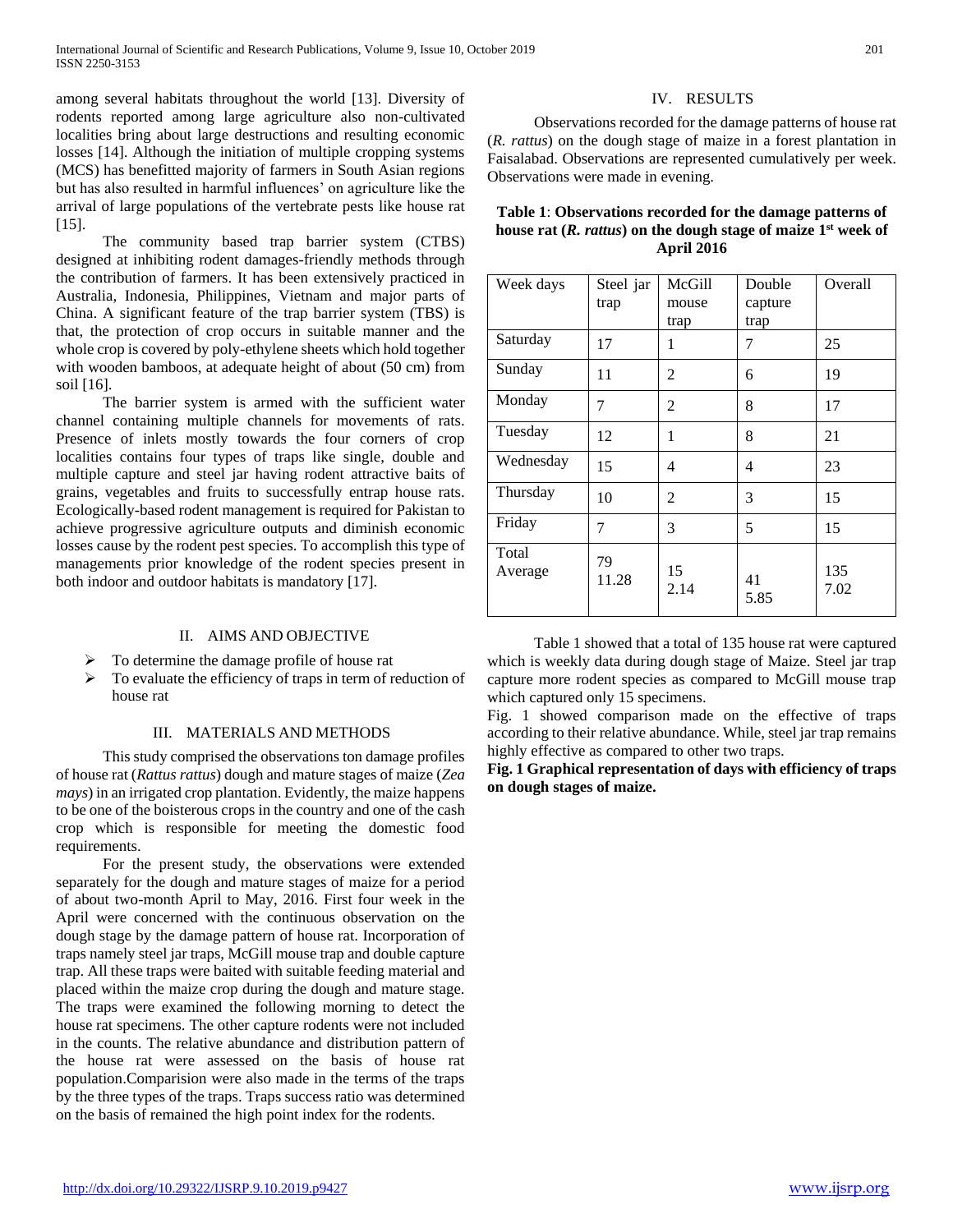

#### **Table 2: Observations recorded for the damage patterns of house rat (***R. rattus***) on the mature stage of maize** Week one (May 2016)

| Week days | Steel jar | McGill | Double  | Overall |
|-----------|-----------|--------|---------|---------|
|           | trap      | mouse  | capture |         |
|           |           | trap   | trap    |         |
| Saturday  | 16        | 6      | 6       | 28      |
| Sunday    | 14        |        |         | 25      |
| Monday    | 10        | 3      | 6       | 19      |
| Tuesday   | 16        | 3      | 5       | 24      |
| Wednesday | 12        | 5      |         | 21      |
| Thursday  | 13        | 3      | 6       | 22      |
| Friday    | q         |        |         | 21      |

| Total   | 90   | 29   | 41   | 160  |
|---------|------|------|------|------|
| Average | 2.85 | 4.14 | 5.86 | 1.04 |

Table 2 showed that a total of 160 house rat were captured which is weekly data during mature stage of maize. Steel jar trap capture more rodent species as compared to McGill mouse trap which captured only 29 specimens.

Fig. 2 showed comparison made on the effective of traps according to their relative abundance. While, steel jar trap remain highly effective as compared to other two traps.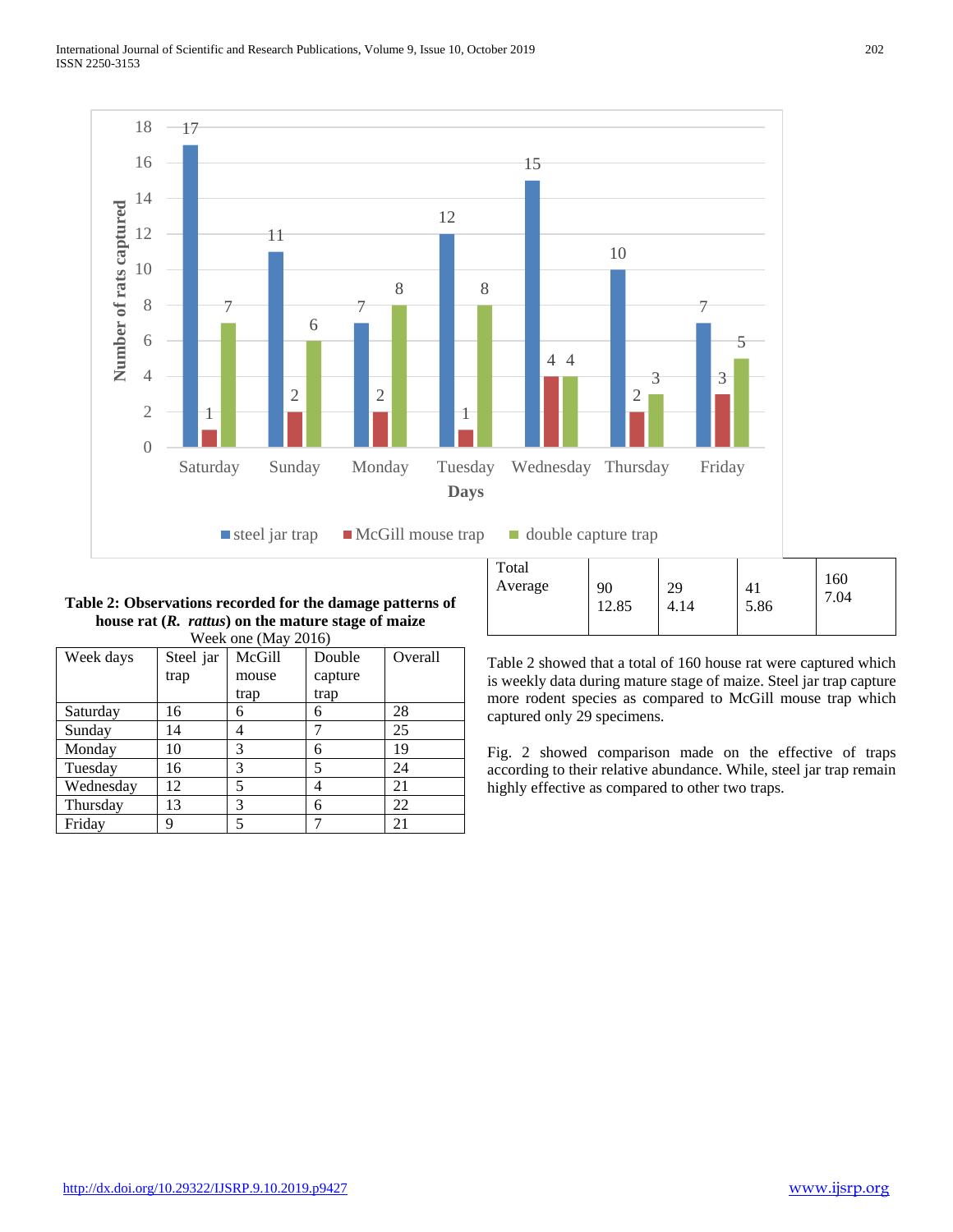

# V. DISCUSSION

 Observations recorded for the damage patterns of house rat (*R. rattus*) on the dough stage of maize in a forest plantation in Faisalabad. For the present study the observations were extended separately for the dough and mature stages of maize for a period of about two month April to May, 2016. Observations are represented cumulatively per week. Observations were made in evening. Table 1 showed that a total of 135 house rat were captured which is weekly data during dough stage of Maize. Steel jar trap capture more rodent species as compared to McGill mouse trap which captured only 15 specimens. The overall trap success ratio showed that steel jar traps remain highly effective against the rodent management. Observation regarding the first week of May represent that a total of 160 specimens captured in all three types of traps. In all these steel jar trap captured 90 specimen as compared to double capture trap and McGill mouse trap which capture least number of house rat. The overall average of steel jar trap is 12.85 which show that steel jar remain more effective rodent control while the average of other two traps are 5.86 and 4.14. Undeniably, the house rat is consider on of the serious vertebrate pest through the region of central Punjab, Pakistan and causes substantial damage to the crop habitats which are mainly located closed to the canal irrigation system. Therefore, such activities are proved destructive and lead to economic losses. Therefore, the study has been designed to reduce the damage profile of House rat by incorporation of trap barrier system (TBS). Trap barrier system is an innovative method which can successfully decline the rodent depredations by ecologically management of the recyclable poly-ethylene sheets introduced into the economically important crops; wheat, maize, rice, cotton along with the placement of various traps provided with appropriate baits for effective rodent capture. Rodent profusion was more noticeable during the reproductive stages of the crop which milky and fruiting stages and mature stages. It appeared that as the crops developed toward the reproductive stages, so did the accessibility and quality of food and cover (crop height) which may have been favorable for rodent population growth. Similar increases in rodent richness in the course of increasing vegetation cover and crop development have been reported [18, 19]. It was clearly visualized that number of house rat was fairly reduced due to the fact that there was inhibiting agents. This situation was maintained throughout the length of study period, thereby indicating the effectiveness of the traps for rodent control.

#### VI. CONCLUSION

 From the present study, it was determined that, unquestionably all rodents remain economically significant vertebrate pests to variety of crops. They caused damage and also accountable for substantial economic losses. The inductions of useful and environmentally safe ecologically based rodent management measures are more reliable and safe control programs. It resulted that ecologically based rodent management is a suitable approach to overcome the population of rodent pest and to improve agro-ecosystem and beneficial for smallholder farming communities.

#### ACKNOWLEDGEMENT

 All authors would greatly thankful to Department of Zoology, Wildlife and Fisheries, University of Agriculture, Faisalabad, Pakistan for valuable support in carrying out this research work.